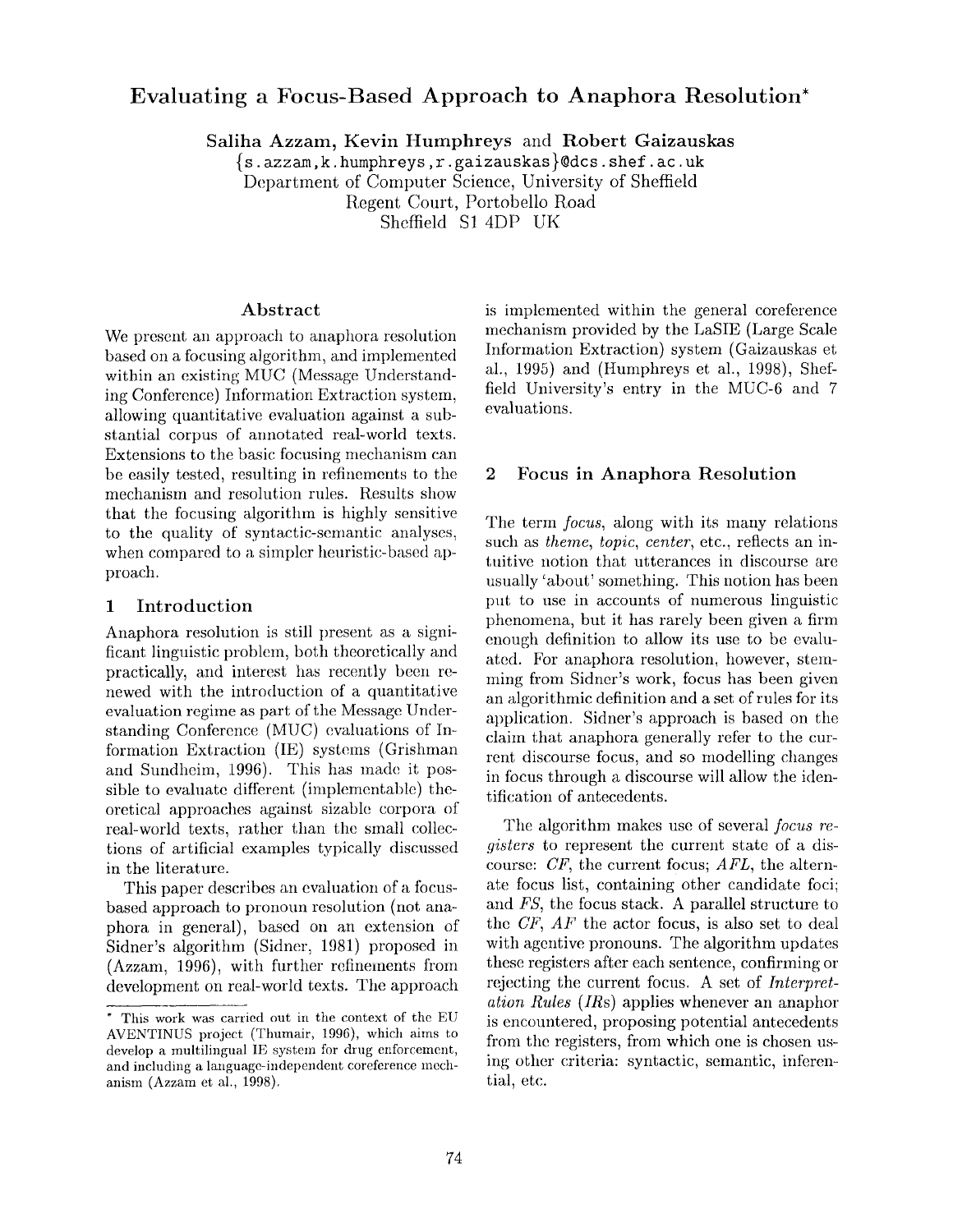## **2.1 Evaluating Focus-Based Approaches**

Sidner's algorithmic account, although not exhaustively specified, has lead to the implementation of fbcus-based approaches to anaphora resolution in several systems, e.g. PIE (Lin, 1995). However, evaluation of the approach has mainly consisted of manual analyses of small sets of problematic cases mentioned in the literature. Precise evaluation over sizable corpora of real-world texts has only recently become possible, through the resources provided as part of the MUC evaluations.

## 3 Coreference in LaSIE

The LaSIE system (Gaizauskas et al., 1995) and (Humphreys et al., 1998), has been designed as a general purpose IE system which can conform to the MUC task specifications for named entity identification, coreference resolution, IE template clement and relation identification, and the construction of scenario-specific IE templates. The system is basically a pipeline architecture consisting of tokenisation, sentence splitting, part-of-speech tagging, morphological stemming, list lookup, parsing with semantic interpretation, proper name matching, and discourse interpretation. The latter stage constructs a discourse model, based on a predefined domain model, using the, often partial, semantic analyses supplied by the parser.

The domain model represents a hierarchy of domain-relevant concept nodes, together with associated properties. It is expressed in the XI formalism (Gaizauskas, 1995) which provides a basic inheritance mechanism for property values and the ability to represent multiple classificatory dimensions in the hierarchy. Instances of concepts mentioned in a text are added to the domain model, populating it to become a text-, or discourse-, specific model.

Coreference resolution is carried out by attempting to merge each newly added instance, including pronouns, with instances already present in the model. The basic mechanism is to examinc, for each new-old pair of instances: semantic type consistency/similarity in the concept hierarchy; attribute value consistency/similarity, and a set of heuristic rules, some specific to pronouns, which can act to rule out a proposed merge. These rules can refer to various lexical, syntactic, semantic, and positional information about instances. The integration of the focus-based approach replaces the heuristic rules for pronouns, and represents the use of LaSIE as an evaluation platform for more theoretically motivated algorithms. It is possible to extend the approach to include definite NPs but, at present, the existing rules are retained for non-pronominal anaphora in the MUC coreference task: proper names, definite noun phrases and bare nouns.

## 4 Implementing **Focus-Based Pronoun Resolution in** LaSIE

Our implementation makes use of the algorithm proposed in (Azzam, 1996), where *elementary events (EEs,* effectively simple clauses) are used as basic processing units, rather than sentences. Updating the focus registers and the application of interpretation rules (IRs) for pronoun resolution then takes place after each *EE,* permitting intrasentential references.<sup>1</sup> In addition, an initial 'expected focus' is determined based on the first *EE* in a text, providing a potential antecedent for any pronoun within the first *EE.* 

Development of the algorithm using realworld texts resulted in various further refinements to the algorithm, in both the *IRs* and the rules for updating the focus registers. The following sections describe the two rules sets separately, though they are highly interrelated in both development and processing.

## **4.1 Updating the Focus**

The algorithm includes two new focus registers, in addition to those mentioned in section 2: *AFS*, the actor focus stack, used to record previous *AF* (actor focus) values and so allow a separate set of *IRs* for *agent* pronouns (animate verb subjects); and *Intra-AFL,* the intrasentential alternate focus list, used to record candidate foci from the current *EE* only.

In the space available here, the algorithm is best described through an example showing the use of the registers. This example is taken from a New York Times article in the MUC-7 training corpus on aircraft crashes:

<sup>1</sup> An important limitation of Sidner's algorithm, noted in (Azzam, 1996), is that the focus registers are only updated after each sentence. Thus antecedents proposed for an anaphor in the current sentence will always be from the previous sentence or before and intrasentential references are impossible.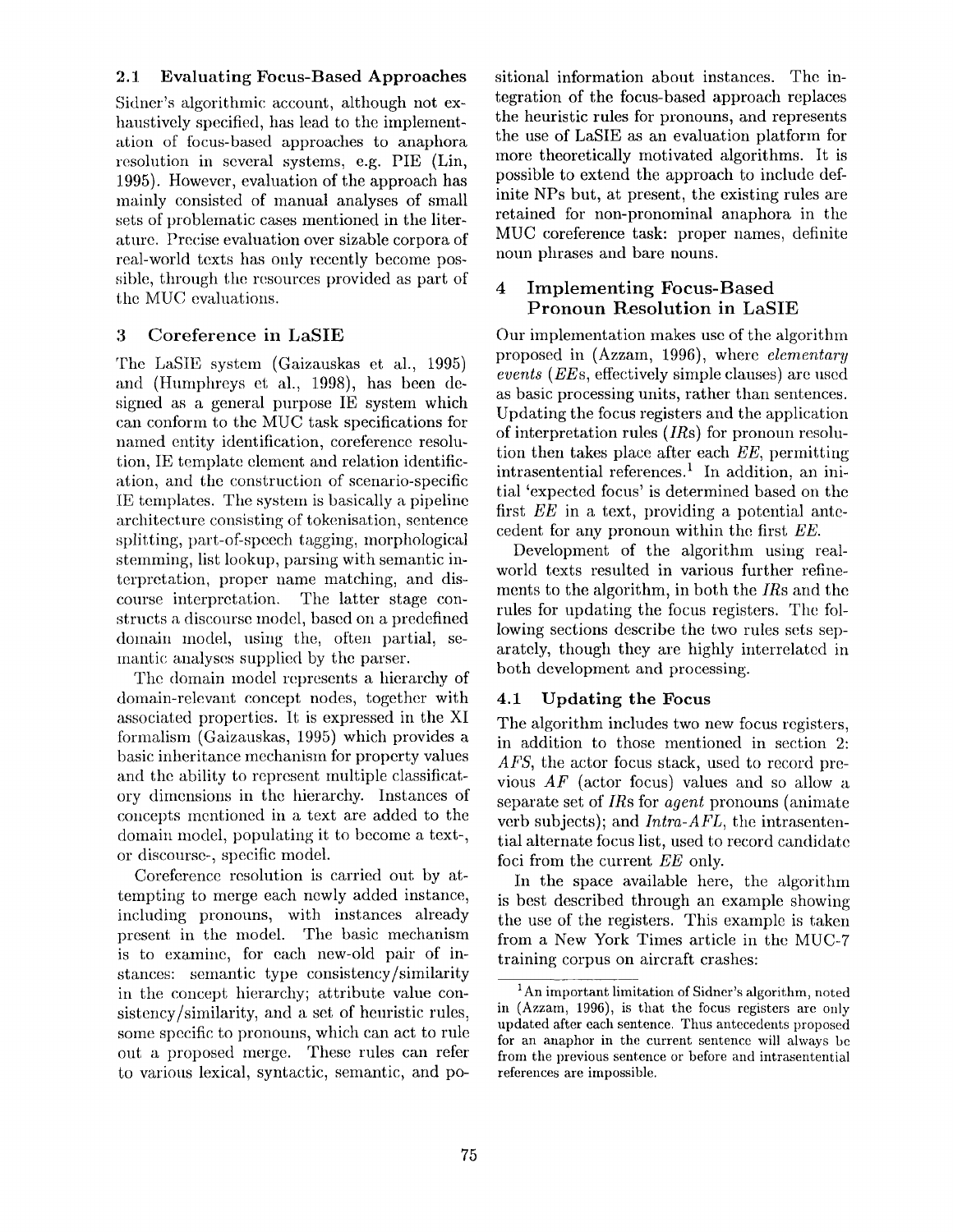*State Police said witnesses told them the propeller was not turning as the plane descended quickly toward the highway in Wareham near Exit 2. It hit a tree.* 

**EE-I:** *State Police said* tell\_event

An 'expected focus' algorithm applies to **initialise** the registers as follows:

 $CF$  (current focus) = tell\_event

*AF* (actor focus) = *State Police* 

*Intra-AFL* remains empty because EE-1 contains no other candidate foci. No other registers are affected by the expected focus. No pronouns occur in EE~I and so no *IRs* apply.

#### **EE-2:** *witnesses told them*

The *Intra-AFL* is first initialised with **all**  (non-pronominal) candidate foci in the EE: *Intra-AFL = witnesses* 

The *IRs* are then applied to the first pronoun, *them,* and, in this case, propose the current *AF, State Police,* as the antecedent. The *Intra-AFL*  is immediately updated to add the antecedent: *Intra-AFL = State Police, witnesses* 

EE-2 has a pronoun in 'thematic' position, 'theme' being either the object of a transitive verb, or the subject of an intransitive or the copula (following (Gruber, 1976)). Its antecedent therefore becomes the new CF, with the previous value moving to the *FS.* EE-2 has an 'agent', where this is an animate verb subject (again as in (Gruber, 1976)), and this becomes the new *AF.* Because the old *AF* is now the *CF,* it is not added to the *AFS* as it would be otherwise. After each EE the *Intra-AFL* is added to the current *AFL,* excluding the *CF.*  The state after EE-2 is then:

 $CF = State \, Police \, At = witnesses$  $FS = \text{tell-event}$   $AFL = \text{witnesses}$ 

#### **EE-3:** *the propeller was not turning*

The *Intra-AFL* is reinitialised with candidate foci from this EE:

#### *Intra-AFL = propeller*

No pronouns occur in EE-3 and so no *IRs*  apply. The 'theme', *propeller* here because of the copula, becomes the new *CF* and the old one is added to the FS. The *AF* remains unchanged as the current *EE* lacks an agent: *CF = propeller* 

*AF = witnesses* 

*FS = State Police,* tell\_event *AFL = propeller, witnesses* 

**EE-4:** *the plane descended lntra-AFL = the plane*   $CF = the plane$  (theme)  $AF = \textit{witnesses}$  (unchanged) *FS = propeller, State Police,* tell\_event *AFL = the plane, propeller, witnesses*  In the current algorithm the *AFL* is reset at this point, because EE-4 ends the sentence.

**EE-5**: *it hit a tree Intra-AFL = a tree*  The *IRs* resolve the pronoun *it* with the *CF:*   $CF = the$  plane (unchanged) *AF = witnesses* (unchanged) *FS = propeller, State Police,* tell\_event *AFL = a tree* 

#### **4.2 Interpretation Rules**

Pronouns are divided into three classes, each with a distinct set of *IRs* proposing antecedents:

**Personal pronouns acting as agents (animate subjects):** (e.g. *he* in *Shotz said he knew the pilots) AF* proposed initially, then animate members of *AFL.* 

**Non-agent pronouns:** (e.g. *them* in EE-2 above and *it* in EE-5) CF proposed initially, then members of the *AFL* and *FS*.

Possessive, reciprocal and reflexive pronouns *(PRRs):* (e.g. *their* in *the brothers had left and were on their way home)* Antecedents proposed from the *Intra-AFL*, allowing intra-EE references.

Antecedents proposed by the *IRs* are accepted or rejected based on their semantic type and feature compatibility, using the semantic and attribute value similarity scores of LaSIE's existing coreference mechanism.

### 5 Evaluation with the MUC Corpora

As part of MUC (Grishman and Sundheim, 1996), coreferencc resolution was evaluated as a sub-task of information extraction, which involved negotiating a definition of coreference relations that could be reliably evaluated. The final definition included only 'identity' relations between text strings: proper nouns, common nouns and pronouns. Other possible coreference relations, such as 'part-whole', and nontext strings (zero anaphora) were excluded.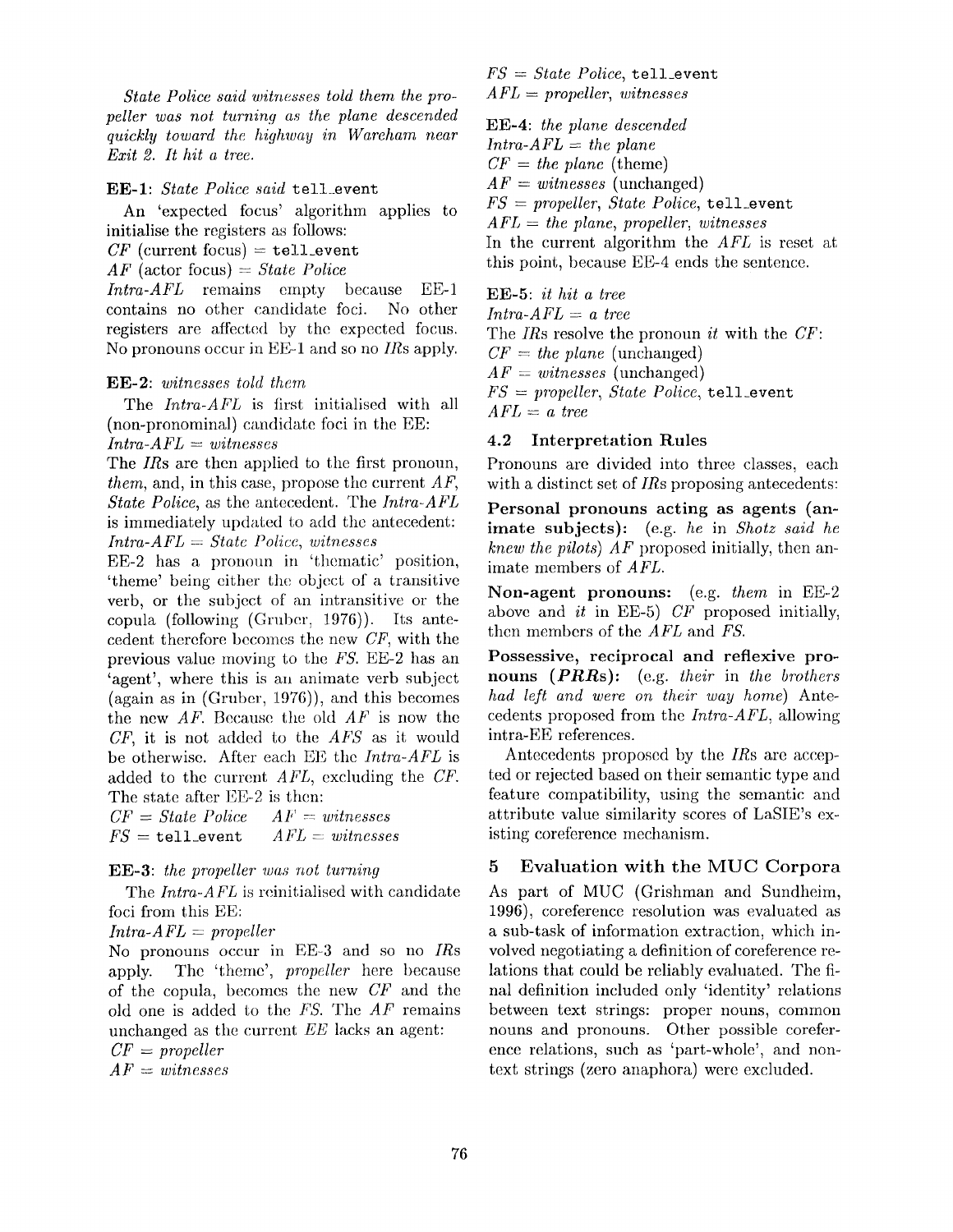The definition was used to manually annotate several corpora of newswire texts, using SGML markup to indicate relations between text strings. Automatically annotated texts, produced by systems using the same markup scheme, wcrc then compared with the manually annotated versions, using scoring software made available to MUC participants, based on (Vilain et al., 1995).

The scoring software calculates the standard Information Retrieval metrics of 'recall' and 'precision',  $\frac{2}{7}$  together with an overall f-measure. The following section presents the results obtained using the corpora and scorer provided for MUC-7 training (60 texts, average 581 words per text, 19 words per sentence) and evaluation (20 texts, average 605 words per text, 20 words per sentence), the latter provided for the formal MUC-7 run and kept blind during development.

### 6 Results

The MUC scorer does not distinguish between different classes of anaphora (pronouns, definite noun phrases, bare nouns, and proper nouns), but baseline figures can be established by running the LaSIE system with no attempt made to resolve any pronouns:

| Corpus      | Recall | Precision | $\mathbf f$ |
|-------------|--------|-----------|-------------|
| Training:   | 42.4%  | 73.6%     | 52.6%       |
| Evaluation: | 44.7%  | 73.9%     | 55.7%       |

LaSIE with the simple pronoun resolution heuristics of the non-focus-based mechanism achieves the following:

| Corpus      | Recall | Precision | f     |
|-------------|--------|-----------|-------|
| Training:   | 58.2%  | 71.3%     | 64.1% |
| Evaluation: | 56.0%  | 70.2%     | 62.3% |

showing that more than three quarters of the estimated 20% of pronoun coreferences in the corpora are correctly resolved with only a minor loss of precision.

LaSIE with the focus-based algorithm achieves the following:

| Corpus      | Recall | Precision | f     |
|-------------|--------|-----------|-------|
| Training:   | 55.4%  | 70.3%     | 61.9% |
| Evaluation: | 53.3%  | 69.7%     | 60.4% |

which, while demonstrating that the focusbased algorithm is applicable to real-world text, does question whether the more complex algorithm has any real advantage over LaSIE's original simple approach.

The lower performance of the focus-based algorithm is mainly due to an increased reliance on the accuracy and completeness of the grammatical structure identified by the parser. For example, the resolution of a pronoun will be skipped altogether if its role as a verb argument is missed by the parser. Partial parses will also affect the identification of *EE* boundaries, on which the focus update rules depend. For example, if the parser fails to attach a prepositional phrase containing an antecedent, it will then be missed from the focus registers and so the *IRs* (see (Azzam, 1995)). The simple LaSIE approach, however, will be unaffected in this case.

Recall is also lost due to the more restricted proposal of candidate antecedents in the focusbased approach. The simple LaSIE approach proposes antecedents from each preceding paragraph until one is accepted, while the focusbased approach suggests a single fixed set.

From a theoretical point of view, many interesting issues appear with a large set of examples, discussed here only briefly because of lack of space. Firstly, the fundamental assumption of the focus-based approach, that the focus is favoured as an antecedent, does not always apply. For example:

*In June, a few weeks before* the *crash of TWA Flight 800, leaders of several Middle Eastern terrorist organizations met in Teheran to plan terrorist acts. Among them was the PFL of Palestine, an organization that has been linked to airplane bombings in the past.* 

Here, the pronoun *them* corefers with *organizations* rather than the focus *leaders.* Additional information will be required to override the timdamental assumption.

Another significant question is when sentence focus changes. In our algorithm, focus changes when there is no reference (pronominal or otherwise) to the current focus in the current

 ${}^{2}$ Recall is a measure of how many correct (i.e. manually annotated) coreferences a system found, and precision is a measure of how many coreferenccs that the system proposed were actually correct. For example, with 100 manually annotated coreference relations in a corpus and a system that proposes 75, of which 50 are correct, recall is then 50/100 or 50% and precision is 50/75 or 66.7%.